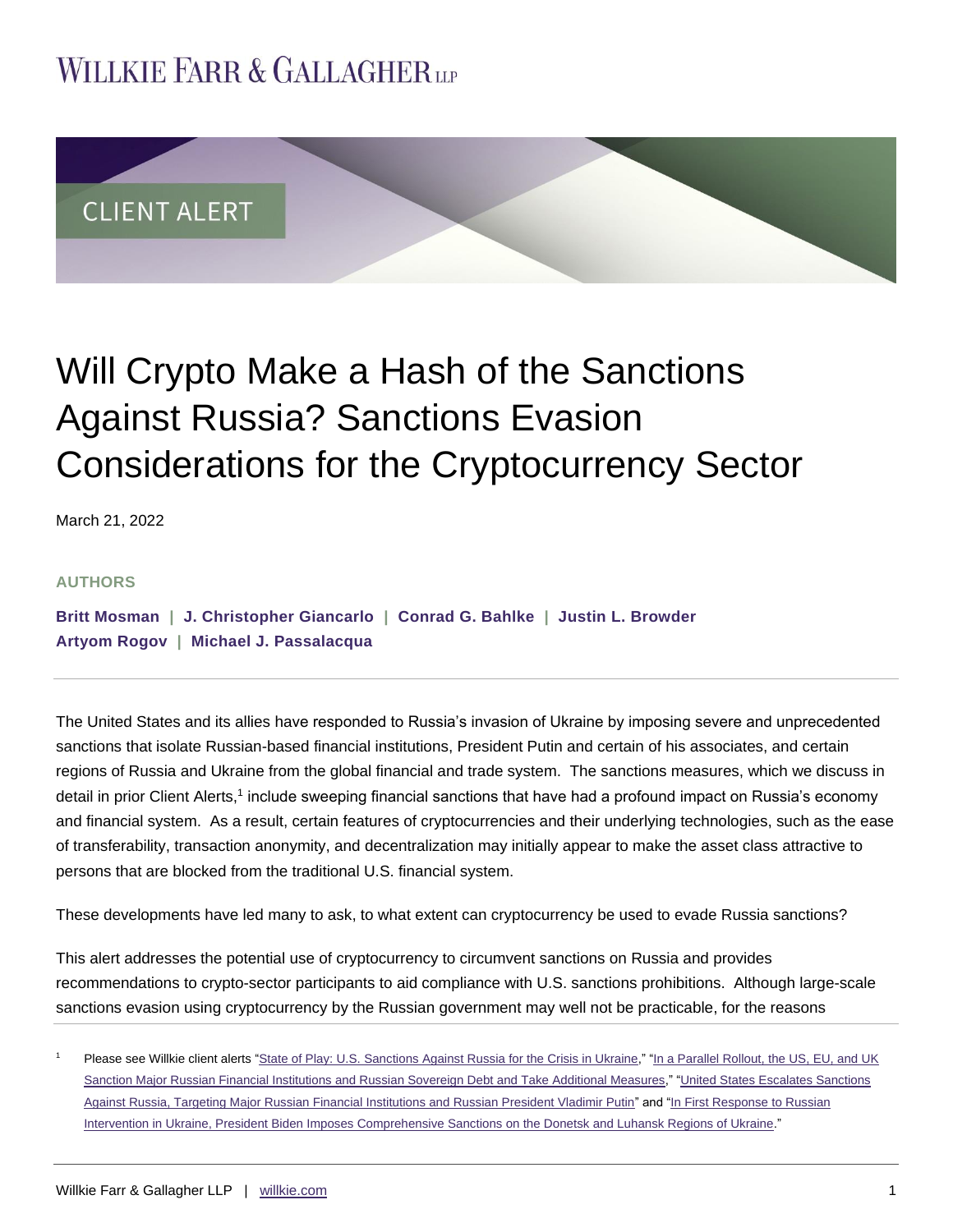discussed herein, there is concern among some U.S. policymakers that sanctioned persons in Russia will turn to cryptocurrency as they become more desperate for access to the global financial system. However, the design of many cryptocurrencies, including Bitcoin and Ether, is such that cryptocurrency holdings and transactions generate significant amounts of publicly available data that make it possible in many circumstances for centralized cryptocurrency exchanges to detect potential illicit activity and prevent persons located in certain geographical regions or persons targeted by sanctions (collectively, "**Sanctions Targets**") from converting cryptocurrencies into fiat currency. These exchanges are critical in the cryptocurrency ecosystem as they provide on-and-off ramps between cryptocurrencies and fiat currency. Thus, if exchanges prevent Sanctions Targets from converting cryptocurrencies into fiat currency, then cryptocurrencies become a less attractive asset class for Sanctions Targets seeking to evade sanctions. That being said, the Treasury Department's Office of Foreign Assets Control ("**OFAC**") has made clear that preventing sanctions evasion through cryptocurrency is a high priority for the agency, and it intends to use its sanctions authorities to counter the use of cryptocurrencies by Sanctions Targets and other malicious actors who abuse cryptocurrencies and emerging payment systems.

#### **Overview of U.S. Sanctions**

As detailed in our prior [Client Alert](https://www.willkie.com/-/media/files/publications/2021/09/updateofacsanctionsconsiderationscryptosector.pdf) discussing sanctions considerations for the crypto-sector more generally, OFAC administers and enforces various economic sanctions programs against geographical regions, governments, groups, and individuals. OFAC regulations generally prohibit U.S. persons<sup>2</sup> from engaging in transactions, directly or indirectly, with Sanctions Targets. In addition, U.S. persons are generally prohibited from "facilitating" or assisting the actions of non-U.S. persons that would be prohibited for U.S. persons to perform directly due to U.S. sanctions. Under OFAC's definition of U.S. persons, cryptocurrency exchanges, technology companies, payment processers, and administrators located or organized in the United States are considered U.S. persons. In addition, any users of digital currencies who are U.S. citizens or "green card" holders, regardless of where such individuals are located, are U.S. persons under OFAC's definition. As a result, those persons are directly restrained by U.S. sanctions from providing benefits to a sanctioned jurisdiction or engaging in any transaction involving a designated person.

In the past few years, OFAC has increasingly designated persons that have used virtual currency in connection with malign activity, including several Russian persons. For example, in September 2021, OFAC designated SUEX OTC, S.R.O. ("**SUEX**"), a Russian virtual currency exchange, for facilitating financial transactions for ransomware actors. An analysis of SUEX transactions highlighted that over 40% of SUEX's known transaction history was associated with illicit

<sup>&</sup>lt;sup>2</sup> U.S. persons are defined to include: (i) United States citizens and permanent resident aliens, wherever located; (ii) all entities organized in the United States (including their foreign branches); and (iii) all individuals, entities and organizations actually located in the United States. For the U.S. sanctions against Cuba and Iran, all entities owned or controlled by U.S. persons, wherever organized or doing business (including foreign subsidiaries), are also generally required to comply with such sanctions.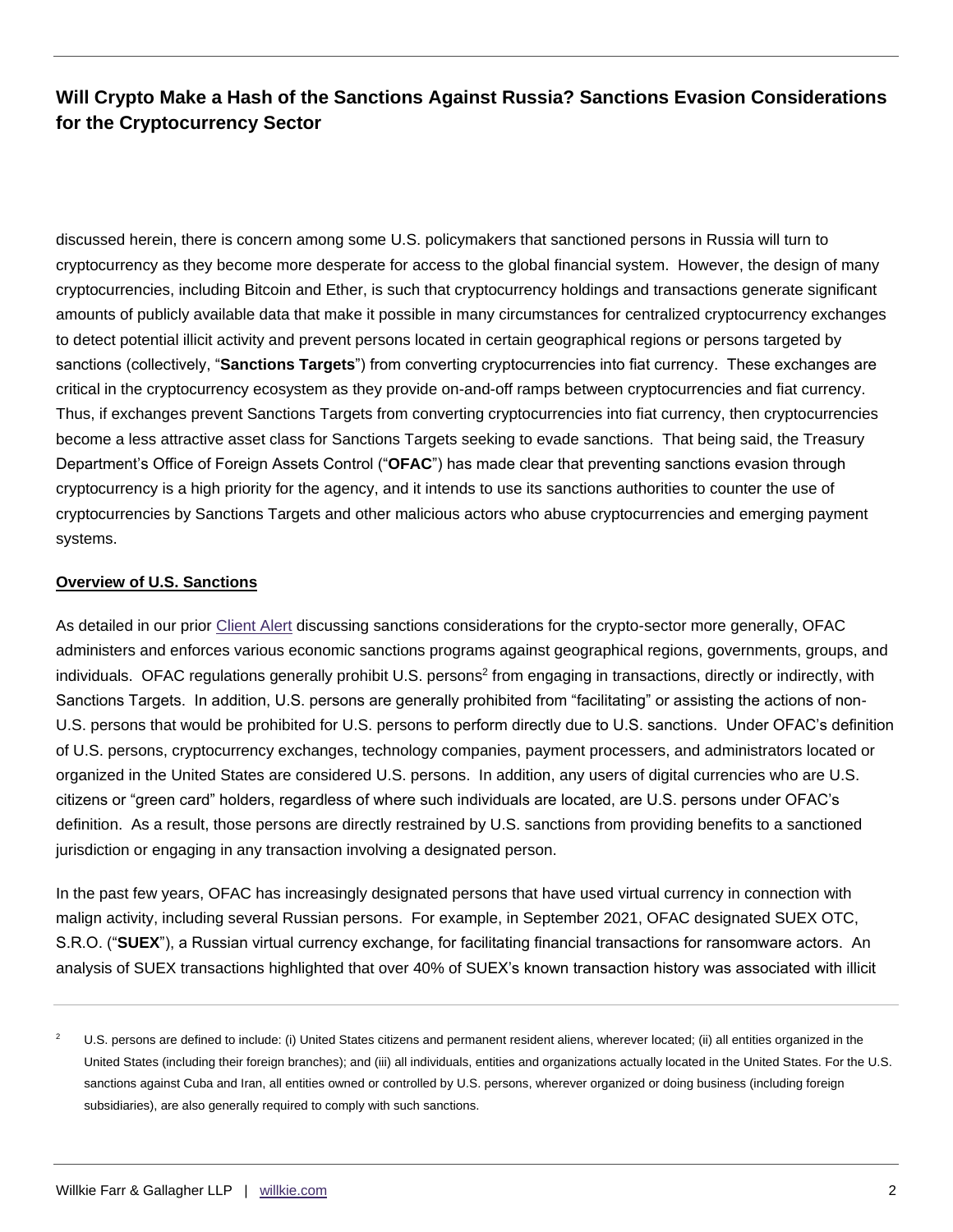actors.<sup>3</sup> In addition, OFAC has designated various Russian entities associated with certain malware and malware-related cyberattacks, such as Evil Corp—the Russia-based cybercriminal organization behind the Dridex malware.<sup>4</sup>

More recently, the United States imposed comprehensive, territorial sanctions on the so-called Donetsk People's Republic ("**DNR**") and the Luhansk People's Republic ("**LNR**") regions of Ukraine. These sanctions, which closely mirror the comprehensive sanctions imposed on the Crimea region of Ukraine in 2014, broadly prohibit U.S. persons from engaging in virtually any transactions or dealings involving the DNR and LNR (directly or indirectly), unless exempt or authorized by OFAC.

#### **Potential for Cryptocurrency to Evade Russia Sanctions**

Some members of the U.S. government have expressed concern that cryptocurrencies may offer Sanctions Targets and other illicit actors an alternative means of facilitating transactions due to their ease of transferability, transaction anonymity, and decentralization features. These concerns have become even more urgent given the sanctions imposed on Russia after its invasion of Ukraine and reports that "Russian entities are preparing to blunt some of the worst effects" of the sanctions that have been levied on the country by using the array of "cryptocurrency-related tools at its disposal."<sup>5</sup> Indeed, Russia's largest financial institution, Sberbank, reportedly just received a license from the Russian Central Bank to issue digital assets to clients, a significant departure from Russia's pre-war crypto stance.<sup>6</sup> A recent report prepared by the U.S. Treasury Department noted how technological innovations, such as cryptocurrencies, potentially reduce the efficacy of American sanctions since crypto transactions offer malign actors opportunities to hold and transfer funds outside the traditional dollar-based financial system.<sup>7</sup> In addition, on March 2, 2022, Senators Elizabeth Warren, Mark Warner, Sherrod Brown, and Jack Reed, wrote to U.S. Treasury Secretary Janet Yellen voicing concerns about the Treasury Department's progress in monitoring and enforcing sanctions compliance within the cryptocurrency industry, especially given the need to ensure the efficacy and integrity of U.S. sanctions against Russia.<sup>8</sup>

However, these concerns may not be as widespread as initial reports suggested. On March 8, 2022, during a background press conference on President Biden's recent executive order on the responsible development of digital assets, a senior Biden Administration official, when asked about the topic of sanctions, stated: "[On] Russia, in particular, the use of

3 *Id*.

<sup>5</sup> Emily Flitter and David Yaffe-Bellany, Russia Could Use Cryptocurrency to Blunt the Force of U.S. Sanctions, The New York Times, Feb. 23, 2022, available [here.](https://www.nytimes.com/2022/02/23/business/russia-sanctions-cryptocurrency.html)

<sup>6</sup> Will Daniel, Russian banks are so broke the biggest lender just got the go-ahead to issue digital assets like crypto, Fortune, Mar. 18, 2022, available [here.](https://fortune.com/2022/03/18/russia-crypto-banks-broke-issue-digital-assets-crypto/)

United States Senate, Letter to Treasury re OFAC crypto sanctions enforcement, Mar. 2, 2022, available here.

<sup>&</sup>lt;sup>4</sup> Department of the Treasury, Updated Advisory on Potential Sanctions Risks for Facilitating Ransomware Payments, Sep. 21, 2021, availabl[e here.](https://home.treasury.gov/system/files/126/ofac_ransomware_advisory.pdf)

Department of the Treasury, The Treasury 2021 Sanctions Review, Oct. 2021, available [here.](https://home.treasury.gov/system/files/136/Treasury-2021-sanctions-review.pdf)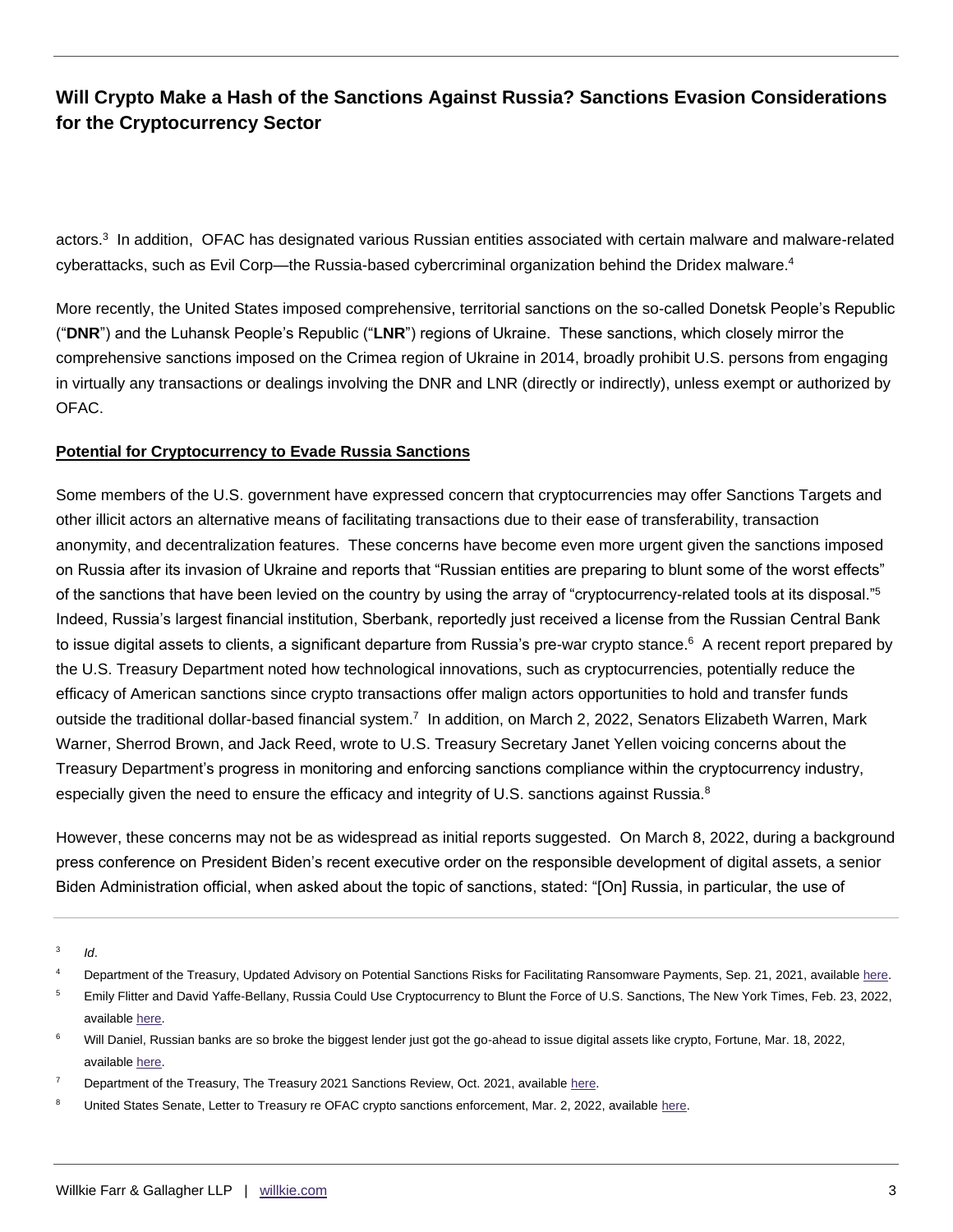cryptocurrency we do not think is a viable workaround to the set of financial sanctions we've imposed across the entire Russian economy and, in particular, to its central bank."<sup>9</sup> Moreover, according to Carole House, Director of Cybersecurity and Secure Digital Innovation for the National Security Council, the scale that the Russian state would need to successfully circumvent all U.S. and partners' financial sanctions would almost certainly render cryptocurrency as an ineffective primary tool for the state.<sup>10</sup> In addition, Acting Director of the U.S. Treasury Department's Financial Crimes Enforcement Network ("**FinCEN**"), Him Das, commented on the potential for Russia to evade sanctions by the use of cryptocurrencies, stating: "[a]lthough we have not seen widespread evasion of our sanctions using methods such as cryptocurrency, prompt reporting of suspicious activity contributes to our national security and our efforts to support Ukraine and its people."<sup>11</sup>

To further explore the use of cryptocurrencies surrounding sanctions, the Senate Banking Committee held a hearing on March 17, 2022, titled Understanding the Role of Digital Assets in Illicit Finance.<sup>12</sup> During the hearing, Senator Warren announced the introduction of a new bill titled the Digital Asset Sanctions Compliance Enhancement Act of 2022, which would "combat the risk of Russian actors from using digital assets to evade international sanctions by discouraging foreign crypto firms from doing business with sanctioned Russian elites, providing the Administration with authority to suspend transactions with Russia-linked crypto addresses, and increasing transparency around crypto holdings."<sup>13</sup> Specifically, the bill would provide the Treasury Secretary clear authority to prohibit digital asset trading platforms under U.S. jurisdiction from transacting with accounts known to be in Russia.<sup>14</sup> The bill would also require U.S. taxpayers who transact with a value greater than \$10,000 in cryptocurrency outside the U.S. to file a FinCEN Form 114 and require the Treasury Department to issue a public report identifying foreign digital asset trading platforms that are considered high risk in terms of sanctions evasion, money laundering, and other illicit activities.<sup>15</sup> Importantly, not all participants at the hearing shared the same level of concern voiced by Senator Warren. For example, in the written statement prepared by Michael Mosier, Former Acting Director, Deputy Director/Digital Innovation Officer of FinCEN, he referenced a remark made by Counselor

- $14$  *Id.*
- $15$  *Id.*

<sup>&</sup>lt;sup>9</sup> Press Briefing, Background Press Call by Senior Administration Officials on the President's New Digital Assets Executive Order, Mar. 8, 2022, available [here.](https://www.whitehouse.gov/briefing-room/press-briefings/2022/03/09/background-press-call-by-senior-administration-officials-on-the-presidents-new-digital-assets-executive-order/)

<sup>&</sup>lt;sup>10</sup> Hannah Lang, U.S. lawmakers push Treasury to ensure Russia cannot use cryptocurrency to avoid sanctions, Reuters, Mar. 2, 2022, available [here.](https://www.reuters.com/world/us/us-lawmakers-push-treasury-ensure-russia-cannot-use-cryptocurrency-avoid-2022-03-02/)

<sup>11</sup> Immediate Release, FinCEN Provides Financial Institutions with Red Flags on Potential Russian Sanctions Evasion Attempts, Mar. 7, 2022, available [here.](https://www.fincen.gov/news/news-releases/fincen-provides-financial-institutions-red-flags-potential-russian-sanctions)

<sup>&</sup>lt;sup>12</sup> United States Senate Committee on Banking, Housing, and Urban Affairs, Understanding the Role of Digital Assets in Illicit Finance, 117th (2022).

<sup>&</sup>lt;sup>13</sup> Crypto Sanctions Bill One-Pager\_3.16.22 final, Digital Asset Sanctions Compliance Enhancement Act of 2022, available here.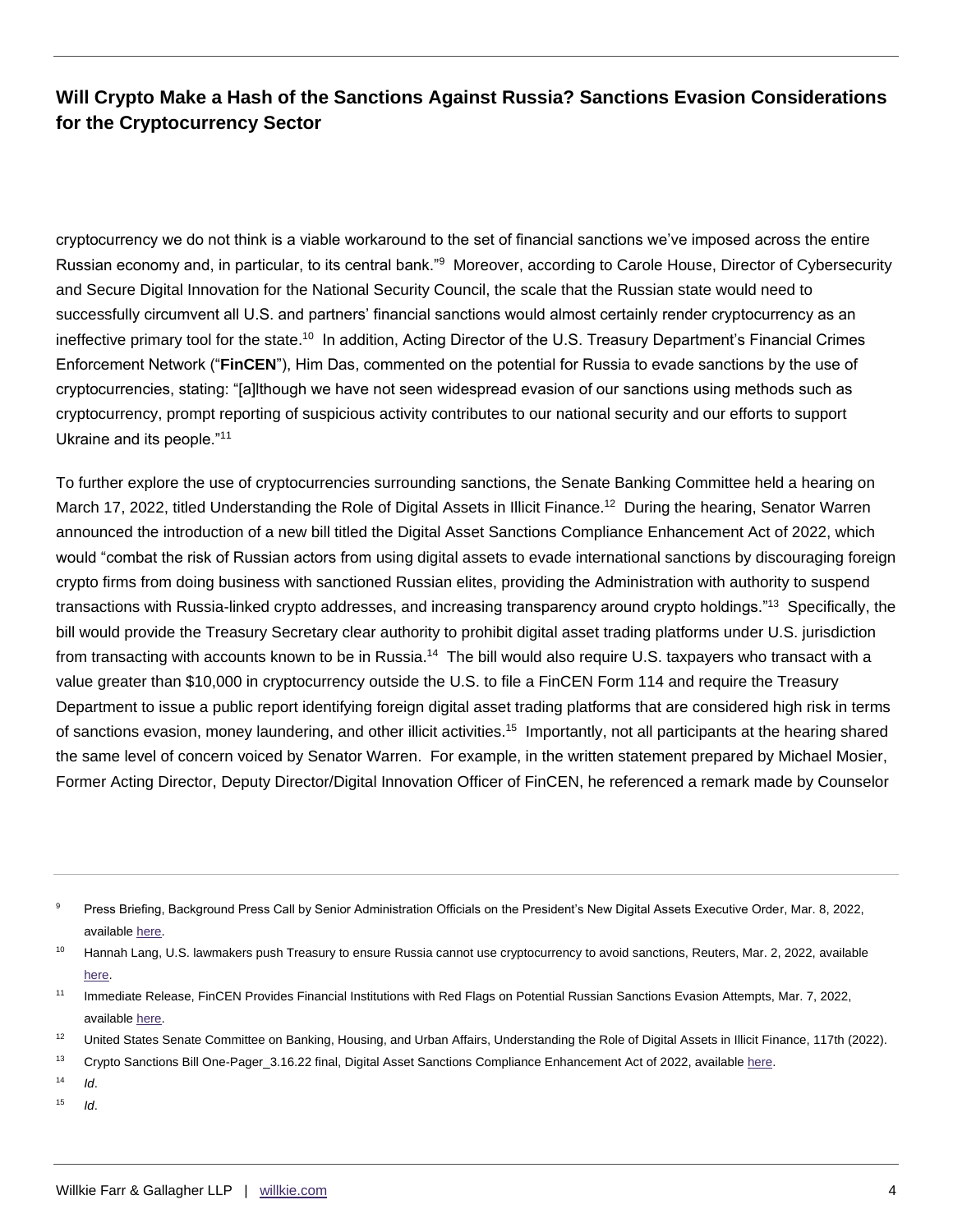to the Deputy Secretary of the Treasury, Todd Conklin, which said, "[y]ou can't flip a switch overnight and run a G20 economy on cryptocurrency. It's an access problem, it's a rails problem, and it's just a basic liquidity problem."<sup>16</sup>

#### **Executive Order on Ensuring Responsible Development of Digital Assets**

In a related action, the White House issued an Executive Order on March 9, 2022 outlining the Biden Administration's approach to the crypto industry, entitled Executive Order on Ensuring Responsible Development of Digital Assets (the "**Order**"), which discussed the concern that cryptocurrency may be used as a tool to promote illicit finance and various other activities.<sup>17</sup> For a more detailed discussion on the Order, please visit our [Client Alert.](https://www.willkie.com/-/media/files/publications/2022/bidenadministrationcallsforwholeofgovernmentreview.pdf)

The Order calls for action from nearly all of the Federal financial regulators, various departments of the U.S. Cabinet (including Treasury, State, Justice, and others), the Office of Science and Technology Policy, the Director of National Intelligence, and a number of other agencies and officials to help mitigate the illicit finance and national security risks resulting from the misuse of cryptocurrencies.<sup>18</sup> These risks include (among others) the risk that cryptocurrencies may be the means by which Sanctions Targets circumvent U.S. and foreign sanctions regimes. For example, the Order notes that illicit actors often launder and cash-out their illicit proceeds using cryptocurrency service providers, such as cryptocurrency exchanges, in jurisdictions that have not yet effectively implemented the international standards set by the Financial Action Task Force ("FATF").<sup>19</sup> Therefore, the continued availability of service providers in such jurisdictions supports financial activity without illicit finance controls.<sup>20</sup>

The Order briefly addresses an additional concern related to the decentralized finance ecosystem and peer-to-peer payments, which may be additional avenues for illicit finance activities.<sup>21</sup> The Order notes that when cryptocurrencies are misused, there is a significant threat to the national security of the United States, and calls on numerous agencies to provide a report devising a plan for mitigating crypto-specific illicit finance and national security risks while preserving the efficacy of the United States' national security tools.<sup>22</sup>

- $18$  *Id.*
- <sup>19</sup> *Id*.
- <sup>20</sup> *Id*.
- <sup>21</sup> *Id*.
- <sup>22</sup> *Id*.

<sup>&</sup>lt;sup>16</sup> Testimony of Michael Mosier Before the United States Senate Committee on Banking, Housing, and Urban Affairs, "Understanding the Role of Digital Assets in Illicit Finance," Mar. 17, 2022, available [here.](https://www.banking.senate.gov/imo/media/doc/Mosier%20Testimony%203-17-22.pdf)

<sup>&</sup>lt;sup>17</sup> Statements and Releases, FACT SHEET: President Biden to Sign Executive Order on Ensuring Responsible Development of Digital Assets, Mar. 9, 2022, available [here,](https://www.whitehouse.gov/briefing-room/statements-releases/2022/03/09/fact-sheet-president-biden-to-sign-executive-order-on-ensuring-responsible-innovation-in-digital-assets/) and Presidential Actions, Executive Order on Ensuring Responsible Development of Digital Assets, Mar. 9, 2022, available [here.](https://www.whitehouse.gov/briefing-room/presidential-actions/2022/03/09/executive-order-on-ensuring-responsible-development-of-digital-assets/)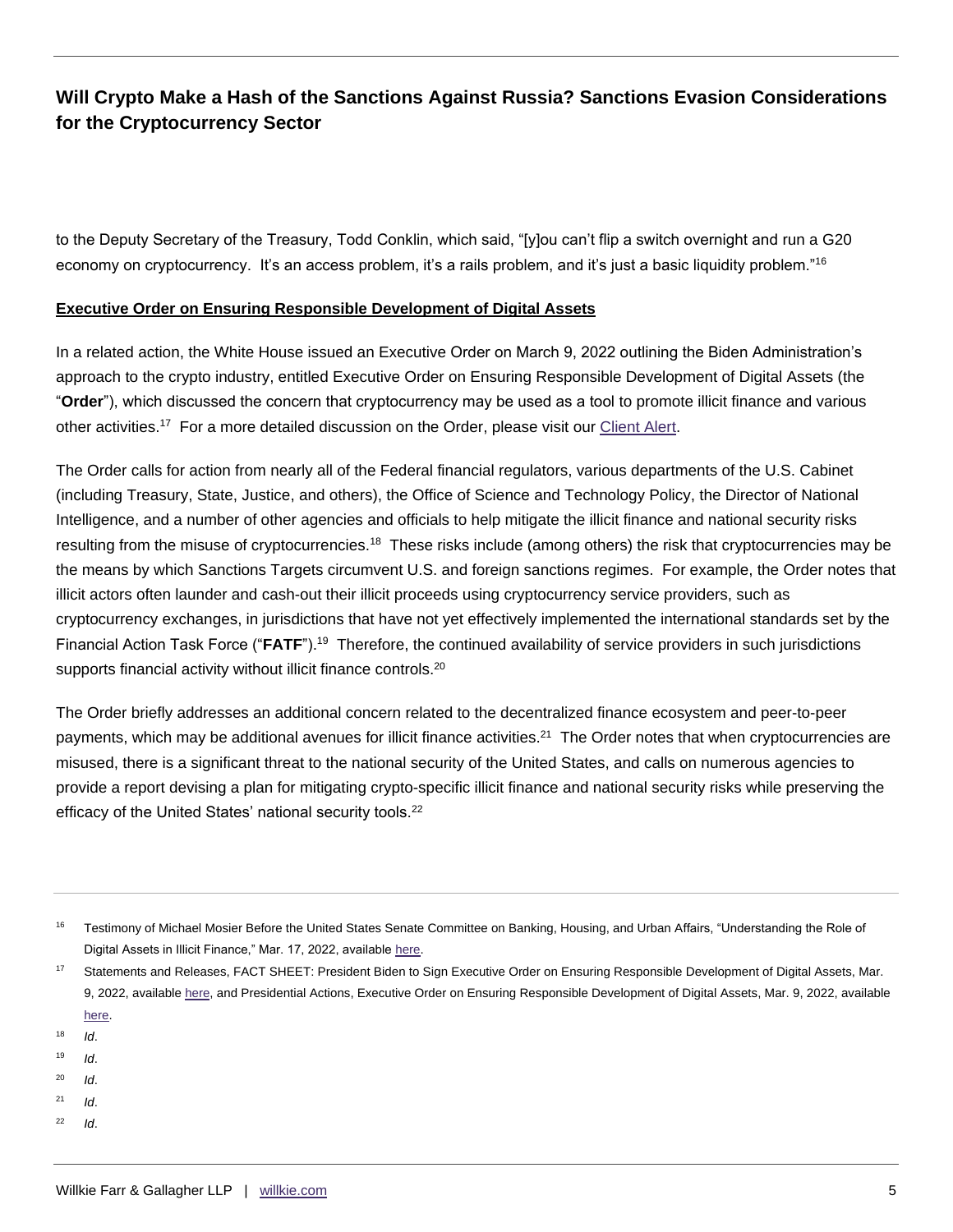#### **Sanctions Compliance Recommendations**

As Sanctions Targets in Russia and in the Crimea, DNR, and LNR regions of Ukraine become more desperate for access to the U.S. financial system, it is important for crypto-sector participants to prioritize the implementation and maintenance of effective sanctions compliance controls to mitigate the risk of Sanctions Targets exploiting cryptocurrencies to undermine U.S. foreign policy interests and national security. To that end, FinCEN has issued an alert outlining certain transactional red flags for cryptocurrency market participants to help them identify potential sanctions evasion efforts.

These red flags include when:

- A customer's transactions are initiated from or sent to the following types of IP addresses: non-trusted sources; locations in Russia, Belarus, FATF-identified jurisdictions with AML/CFT/CP deficiencies, and comprehensively sanctioned jurisdictions; or IP addresses previously flagged as suspicious;
- A customer's transactions are connected to cryptocurrency addresses listed on OFAC's Specially Designated Nationals and Blocked Persons List (the "**SDN List**"); or
- A customer uses a cryptocurrency exchange or foreign-located money services business in a high-risk jurisdiction with AML/CFT/CP deficiencies, particularly for cryptocurrency entities and activities, including inadequate "knowyour-customer" or customer due diligence measures.<sup>23</sup>

Given the sanctions-related risks we have discussed above, we recommend the following basic steps (at a minimum) for U.S. participants in the cryptocurrency industry:

- Develop and implement a sanctions compliance program that incorporates each of the five core elements of compliance discussed in OFAC's Framework for OFAC Compliance Commitments:<sup>24</sup> (1) management commitment; (2) risk assessment; (3) internal controls; (4) testing and auditing; and (5) training;
- Screen the digital addresses, names, locations, and identifying information of all incoming and outgoing transactions. The frequency of screening will depend on the business's risk profile, but in our view, should generally occur at account opening and periodically thereafter. It may be prudent to conduct enhanced screening of transactions involving Russia as well as any region in which a high concentration of SDNs are designated;

FinCEN Alert, FinCEN Advises Increased Vigilance for Potential Russian Sanction Evasion Attempts, Mar. 7, 2022, available [here.](https://www.fincen.gov/sites/default/files/2022-03/FinCEN%20Alert%20Russian%20Sanctions%20Evasion%20FINAL%20508.pdf)

U.S. Department of the Treasury, A Framework for OFAC Compliance Commitments, May 29, 2019, available online here.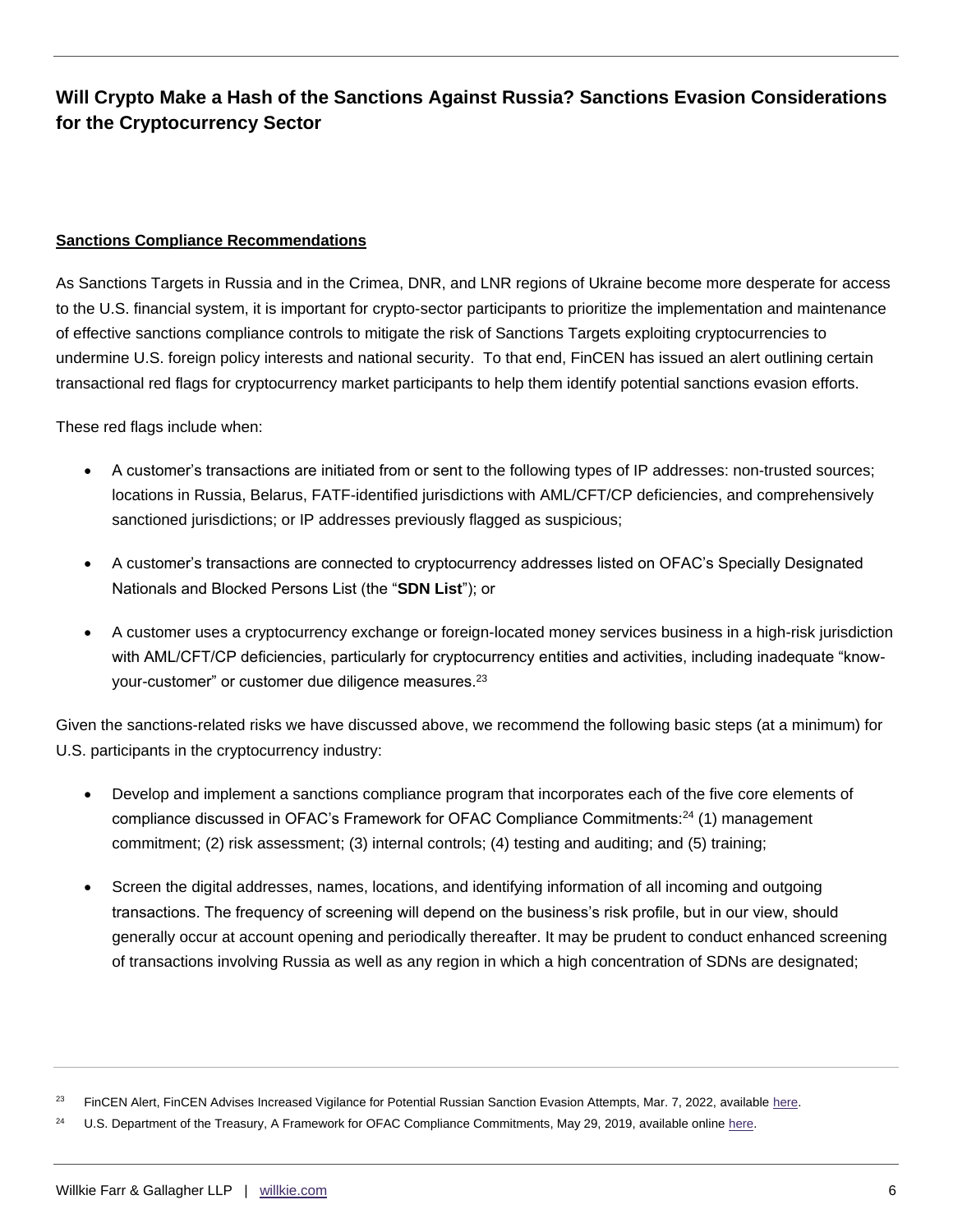- Identify (depending on the U.S. person's risk profile) red flags that indicate that a blocked person may continue to have an interest in a digital asset, regardless of how many times the asset is transferred away from a known blocked address;
- Develop procedures to prevent transactions involving blocked coins (such as the Petro). For example, if the "digital ruble" (the digital currency of the Russian Central Bank that is currently in a pilot phase) becomes blocked, then U.S. persons would be prohibited from engaging in any transactions involving it;
- Block transactions involving IP addresses, physical addresses, and other identifiers that appear to originate in sanctioned jurisdictions, including Crimea, the DNR, and the LNR regions of Ukraine; and
- Consider the use of address-clustering software and other blockchain analytics tools, where practicable, to identify addresses associated with blocked addresses that are not on the SDN List.

Over the past few weeks, the sanctions that have been imposed against Russia represent unprecedented diplomatic and economic costs to Russia. In the face of mounting economic pressure on Russia, and in light of the sanctions that have isolated it from the global financial system, U.S. persons should be vigilant about potential Russian sanctions evasion by taking the steps recommended herein.